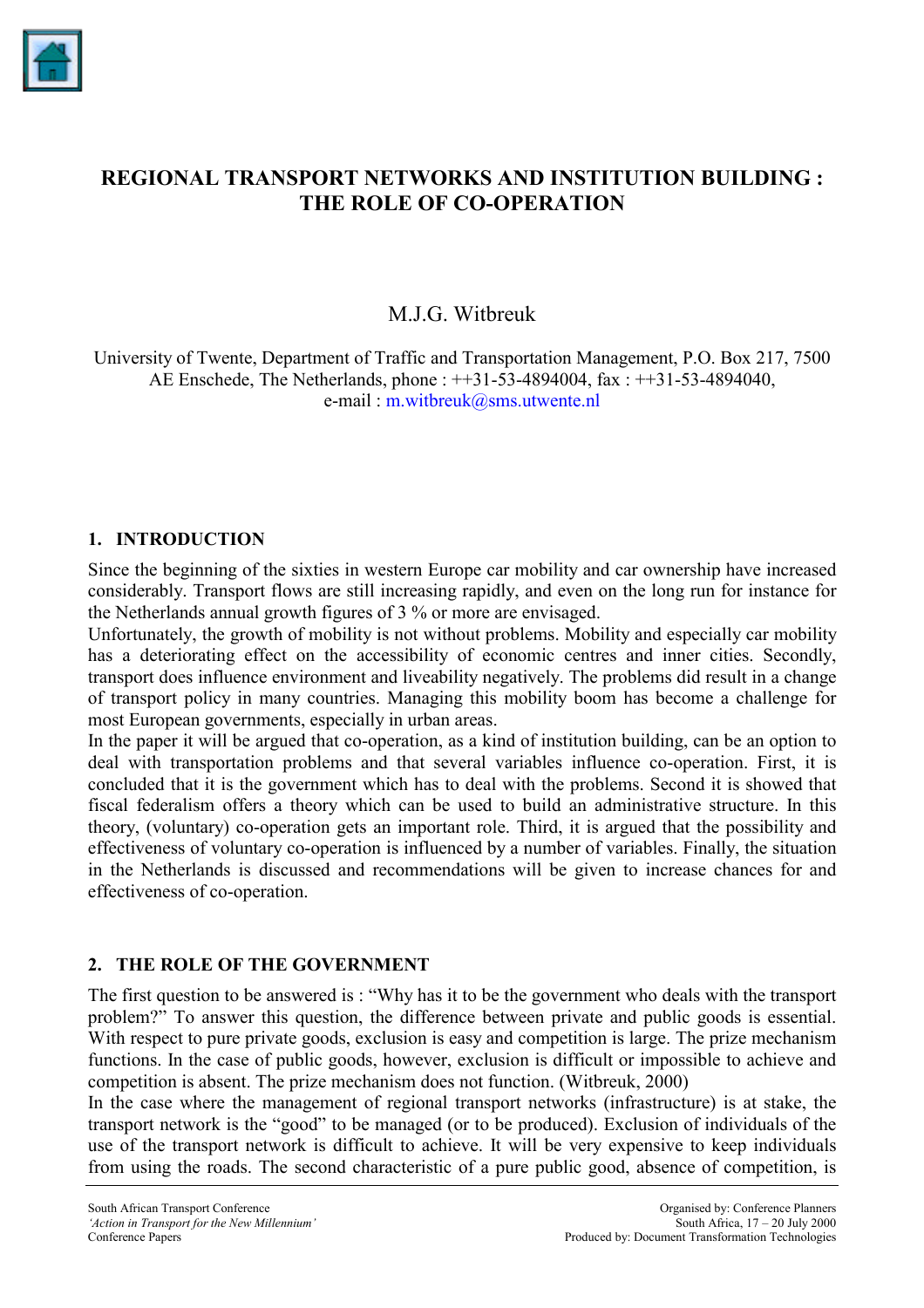

more dubious. In fact, when no one (or very few individuals) is using the transport network, competition is absent. In this case, the transport network can be classified as a pure public good. However, when many individuals use the network, crowding may appear. Congestion may be the result (Button, 1993; Ostrom et al, 1994). In that case, the transport network may be classified as a common pool good. A common pool good may be defined as a good characterised by a difficulty with respect to exclusion and a presence of competition (Witbreuk, 1997) Hence, the transport network may be a public good at first, but shifts towards the category of common pool goods as more individuals use the network. The good is lying somewhere at the continuum between pure public good and common pool good (Oakerson, 1981; Oakerson, 1992).

It can be concluded that, to deal with the mobility problems, it is the government who has to take action. And many countries did change their transport policy in order to reduce car mobility growth. Besides, governments recognised that tasks and competencies with regard to transport policy were distributed among various administrative levels. This fact was impeding an effective and coherent policy formulation and implementation. Consequently, in many countries (Witbreuk et al, 1998) discussions were held about the appropriate level of formulating and implementing transport policy, the role of various organisations with respect to the policy and the way in which tasks and competencies were distributed and the way they should be distributed. Hence, the question arises how to build an administrative organisation to deal with transport and its problems most efficiently. To answer this question, the theory of fiscal federalism is useful.

### **3. FISCAL FEDERALISM AS A RATIONALE FOR INSTITUTION BUILDING**

Oates' theory of fiscal federalism (Oates, 1991) can be used to build the appropriate institution. Fiscal federalism is an economic theory, arguing that every public good has its own optimal level of provision and production (Oates, 1991; Ostrom et al, 1994b). Fiscal federalism argues that every public good should be provided (and produced) at the level coinciding with the needs and preferences present at that level. Needs and preferences may differ between locations or regions and therefore a decentralized provision may meet the local preferences better than a centralized provision. Tuning the administrative provision level at the spatial area of the users will result in an optimal allocation of provisions. This is the principle of fiscal equivalence, meaning hat individuals (households or firms) and groups (neighborhoods or communities) get what they pay for and pay for what they get (Oakerson, 1987; Denters et al, 1996). A lack of fiscal equivalence undermines the local community of interest. This argument does have a decentralising influence.

However, realising an administrative organisation for the provision of every public good would result in a multiple layer of administrative organisations. This might lead to high costs of organisation and decision-making. Limiting the number of organisations and combining them may yield economies of scale (Oates, 1991; Oakerson et al, 1989). These economies of scale may exist with regard to both provision and production. This distinction between provision and production may result in an administrative organisation choosing to provide a community with some provisions but not producing themselves. It may contract a private organisation which has to take care of the production. The possibility to realise economies of scale is a well-known argument against decentralisation and often used as a justification for centralisation.

Secondly, it will almost be impossible to limit the costs and benefits of public goods to the spatial area of the providing authority. This is the problem of spatial external effects. These effects may bring individuals or groups to show free rider behaviour. Consuming the benefits and not paying for it. To internalise spatial external effects, the provision should be at a higher level.

These two influences, the possibility to realise economies of scale and the internalisation of external effects, do have a centralising influence.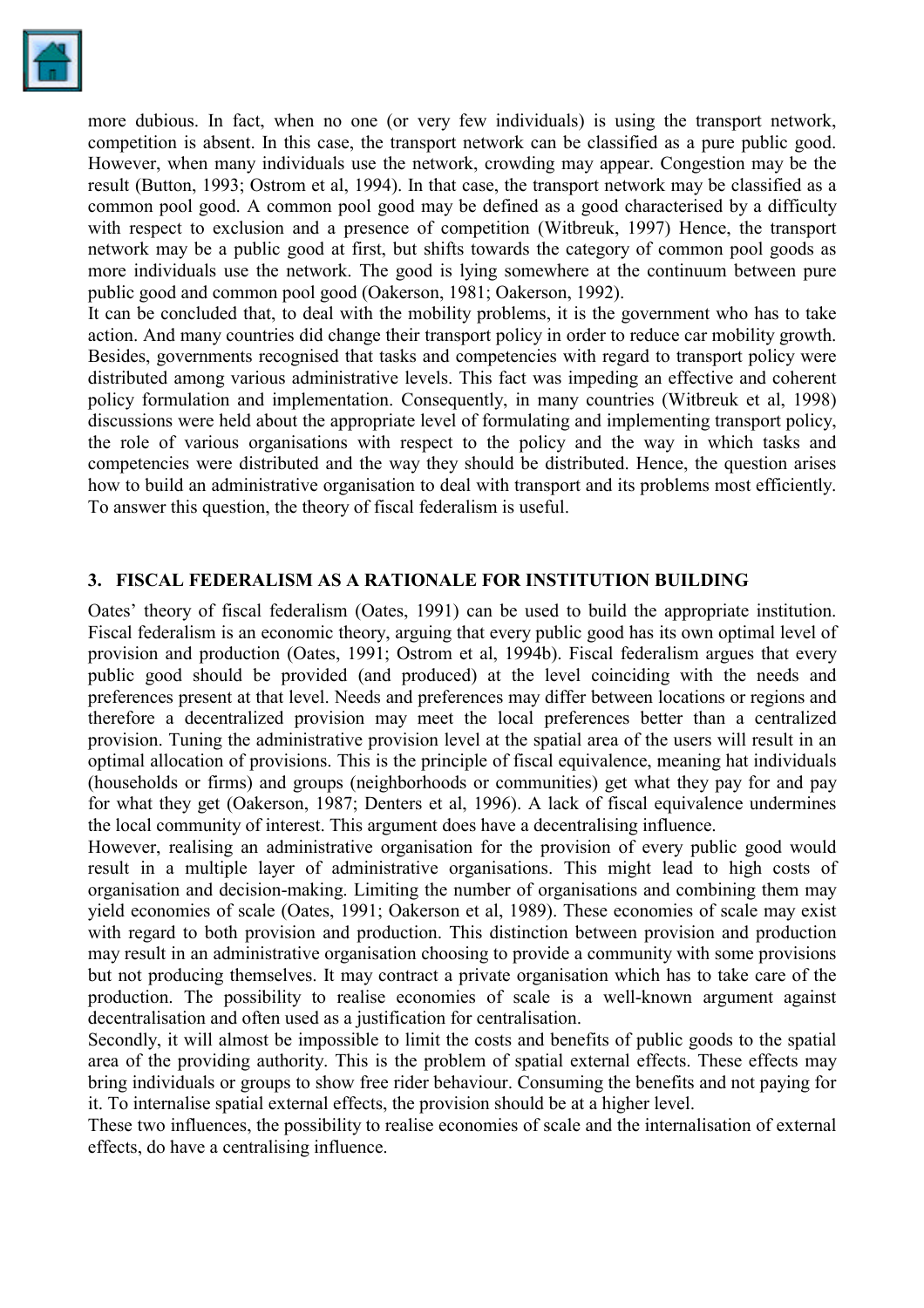

To conclude, it can be stated that the present institution or administrative organisation is a result of both decentralising forces and centralising forces. The optimal size occurs where any further gains resulting from an increase in size would be more than offset by the losses (King, 1984). Authorities may be of an optimal size even if they are too small to fully exploit economies of scale. The more tastes vary between areas, the smaller the optimal size will be. However, economic arguments are not the only ones influencing the structure of an administrative organisation. It is the politicians who decide. And their opinions can differ considerably from the economic (fiscal federalist) arguments. It is because of these facts that administrative organisations of states differ from one another.

The resulting administrative organisation does not have to be immobile (Oates, 1991). To maintain an efficient public economy structural flexibility and continued availability of alternative arrangements for provision and production is required (Oakerson, 1987). Changing societal or technological circumstances may result in a centralising or decentralising pressure on the organisation. In cases of change, an administrative authority can react by (Ostrom et al, 1994b):

- reorganising itself:
- co-operating voluntarily (with other administrative organisations);
- asking other (higher) administrative organisations for an appropriate fit between interests and organisation.

Hence, changes may bring about a formal change in the administrative structure. When, in case of a centralising pressure, politicians choose not to change or adapt the administrative structure formally, (voluntary) co-operation between administrative providers is an option to overcome changing circumstances and lead to a more optimal provision of the public goods.

### **4. THE EFFECTIVENESS OF CO-OPERATION**

Although (voluntary) co-operation is an option to overcome changing circumstances, the proposition that every actor does prefer the realisation of the common good does not imply that the achievement of co-operation is obvious in case the administrative structure will not be changed. Cooperation to pursue common interests is not self-evident as a result of the temptation to free ride (Olson, 1971; Udehn, 1996). This phenomenon is known as the commons dilemma, and may result in a tragedy of the commons, a tragic situation in which individual rationality leads to an outcome that is not rational from the perspective of the group (Witbreuk, 1997; Hardin, 1982; Gardner et al, 1990; Colman, 1982).

On the other hand, co-operation does occur quite often without an external actor forcing it. So, other variables appear to be relevant as well and common pool resources are not necessarily destroyed (Gardner et al, 1990; Blomquist, 1987). The theory of collective action considers the probability and sustainability of co-operation and presents several variables that are of relevance with respect to co-operation.

It can be concluded that, to enable co-operation, both conditions and variables are of influence. In addition some assumptions have to be made. In the first place, several conditions have to be met. In case these conditions are not met, co-operation is very unlikely. Besides, several variables do influence the effectiveness of co-operation.

In the first place, to enable co-operation several conditions have to be met. Actors do have to perceive the situation as an interdependent one in which they have to co-operate to attain a (common) goal, the public good (Alter et al, 1993). If they do not see their situation as being interdependent co-operation is unlikely. Besides, no actor has to be able and willing to attain the goal by itself independent of the behavior of the other actors (Olson, 1971). Furthermore, the actors have to be able to bear the costs of co-operation and have to estimate the benefits of co-operation to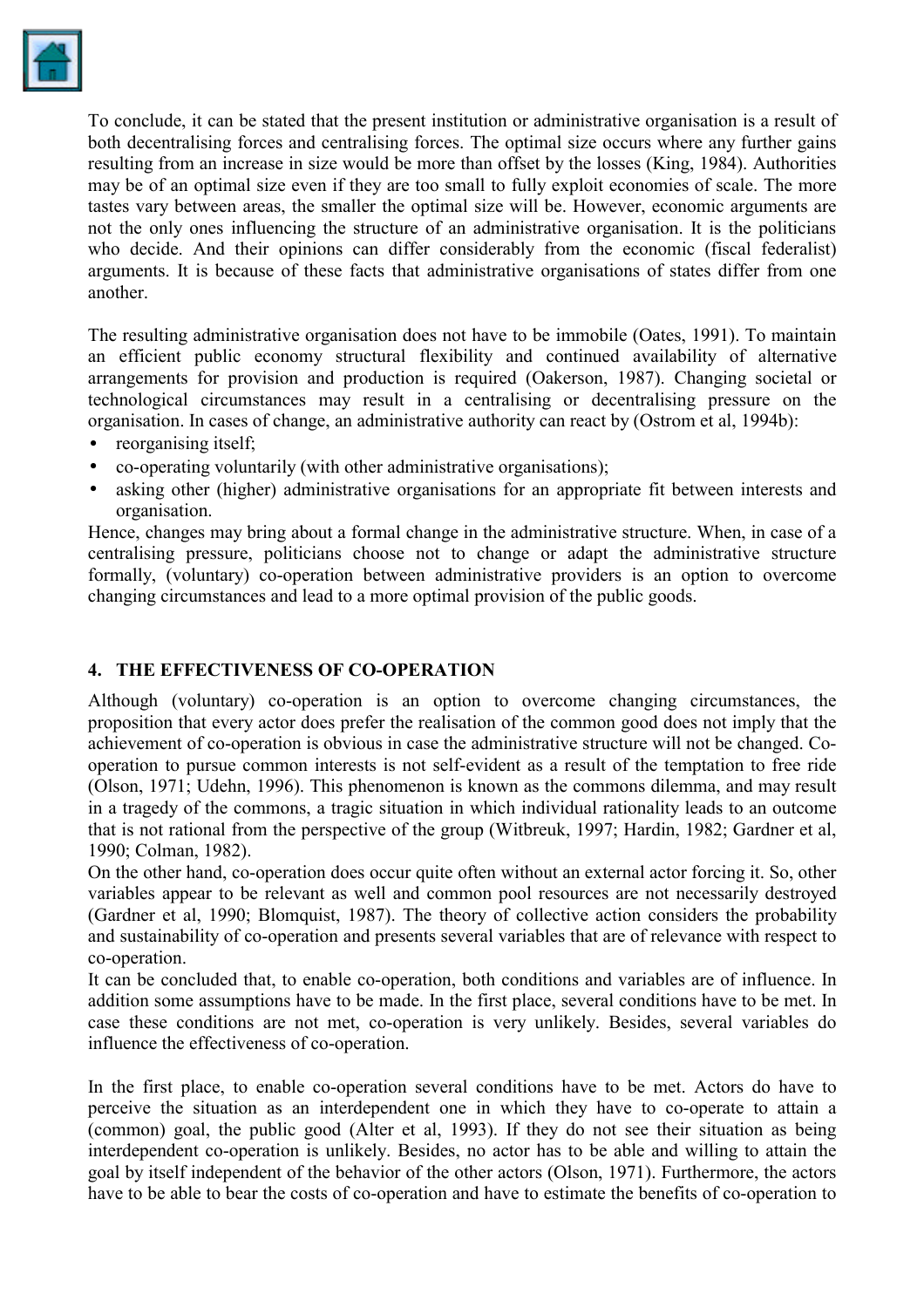

be higher than the costs (Oakerson, 1981; Alter et al, 1993; Argyle, 1993). If this is not the case, they simply will not be able or stimulated to co-operate. Finally, the environment of the actors has to be sufficiently stable (Ostrom, 1992). In case of a very unstable environment, co-operation is less likely because the actors will value present costs higher than future benefits. The future is uncertain, so the benefits are uncertain as well.

In the second place, several assumptions have been made. Actors are assumed to be (subjective) rational actors (Simon, 1976). In case actors are not (subjective) rational, their behaviour may not be in accordance with their interests and co-operation is very uncertain. Besides it has been assumed that personal features of representatives of co-operating organisations have no significant influence on (the effectiveness of) co-operation. Representatives are considered to act in conformity with the goals of their organisation. Finally, it has been assumed that the theory of collective action may be used to describe and explain co-operation between organisations. This assumption is in accordance with Simons view that individuals representing an organisation may be considered to pursue the goals of that organisation (Simon, 1995). Then, co-operation between individuals is comparable with co-operation between organisations.

If the described conditions are met and if the assumptions are taken into account, a systematic framework that can be used to study co-operation may be defined. A systems approach has been used. The environment is considered to be an external variable. It offers both opportunities and limitations (Chisholm, 1989) and has to be stable to a certain degree (Witbreuk, 1997). Otherwise, actors will not co-operate (Alter et al, 1993; Ostrom, 1992).

The effort that has been put in setting up the co-operation depends on the size and severity of the problem (Gardner et al, 1990; Ostrom, 1990). The more urgent the problem, the more likely the occurrence and effectiveness of co-operation. Necessary conditions are that actors perceive the problem as solvable and that co-operation is considered to be a useful tool in solving the problem (Chisholm, 1989).

If co-operation is developing, an organisation will develop too. Therefore, several rules are needed to structure the co-operation in order to increase the chances for effectiveness (Udehn, 1996; Ostrom, 1990).

Co-operating actors can have different (common and secondary) interests and usually will have different capabilities and resources (Olson, 1971; Hardin, 1982). The larger the differences, the more difficult it will be to achieve effective co-operation (Blomquist, 1987; Alter et al, 1993; Chisholm, 1989).

In co-operative games every actor has to interact with the other ones. Interaction does influence cooperation (Udehn, 1996; Gardner et al, 1990; Argyle, 1993). When interaction is progressing, reputations will be formed or changed (Alter et al, 1993; Chisholm, 1989). Behavior in the past of one actor will be used by the others to predict its behaviour in the future. Reliable actors will seek one another and find it more easy to co-operate (Hardin, 1982).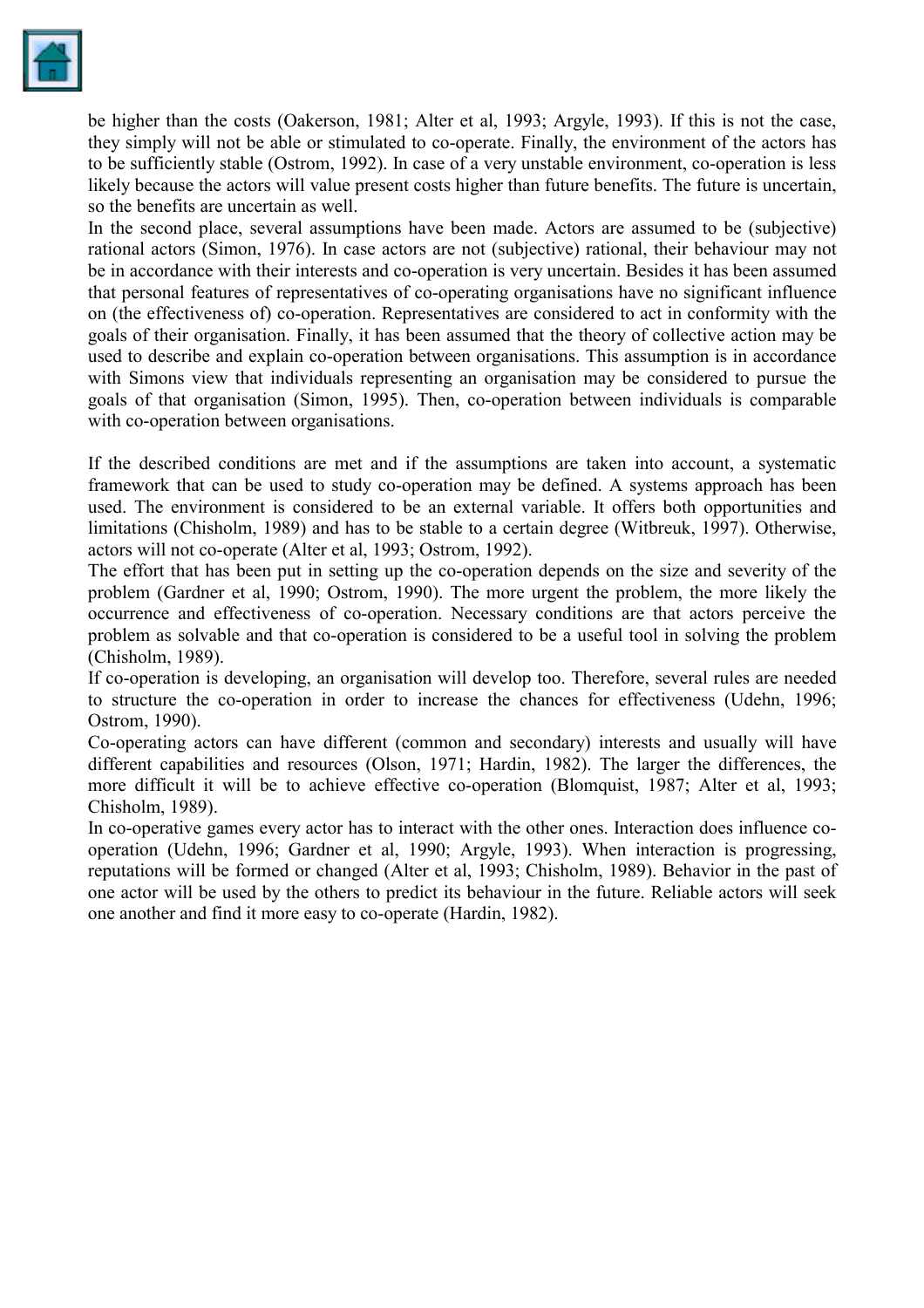



*Figure 1 : Theoretical model of co-operation* 

When the composition of the group is unstable and frequently changing, reputations will not be built up easily and the interaction might decrease. It will hamper the continuity and effectiveness of co-operation. Or, as Blomquist states, "the more stable the group of users, ceteris paribus, the more likely they are to act successfully to preserve and manage the resource" (Blomquist, 1987).

The number of co-operating actors is important as well (Udehn, 1996). A small group has some advantages, since it requires less co-ordination and organisation, and hence is less expensive (Blomquist, 1987). Besides, in a large group free ridership can be more attractive (Ostrom et al, 1994b; Olson, 1971; North, 1994).

The resulting theoretical model consists of a systematic and structural set of hypotheses and is presented in figure 1.

## **5. RESEARCH DESIGN**

In order to validate the model, a research design has been developed and all variables in the model have been operationalised. Operationalisation of variables enables comparative research and testing of theory.

Firstly, because theoretically it is not possible to reject the probabilistic hypotheses presented in figure 1, the hypotheses are determined. In case of interpreting the research results this should be borne in mind.

Then, to test the hypotheses, in the first place regions (cases) where actors (more or less) voluntarily co-operate with respect to a (kind of) public good have been selected. Several criteria have been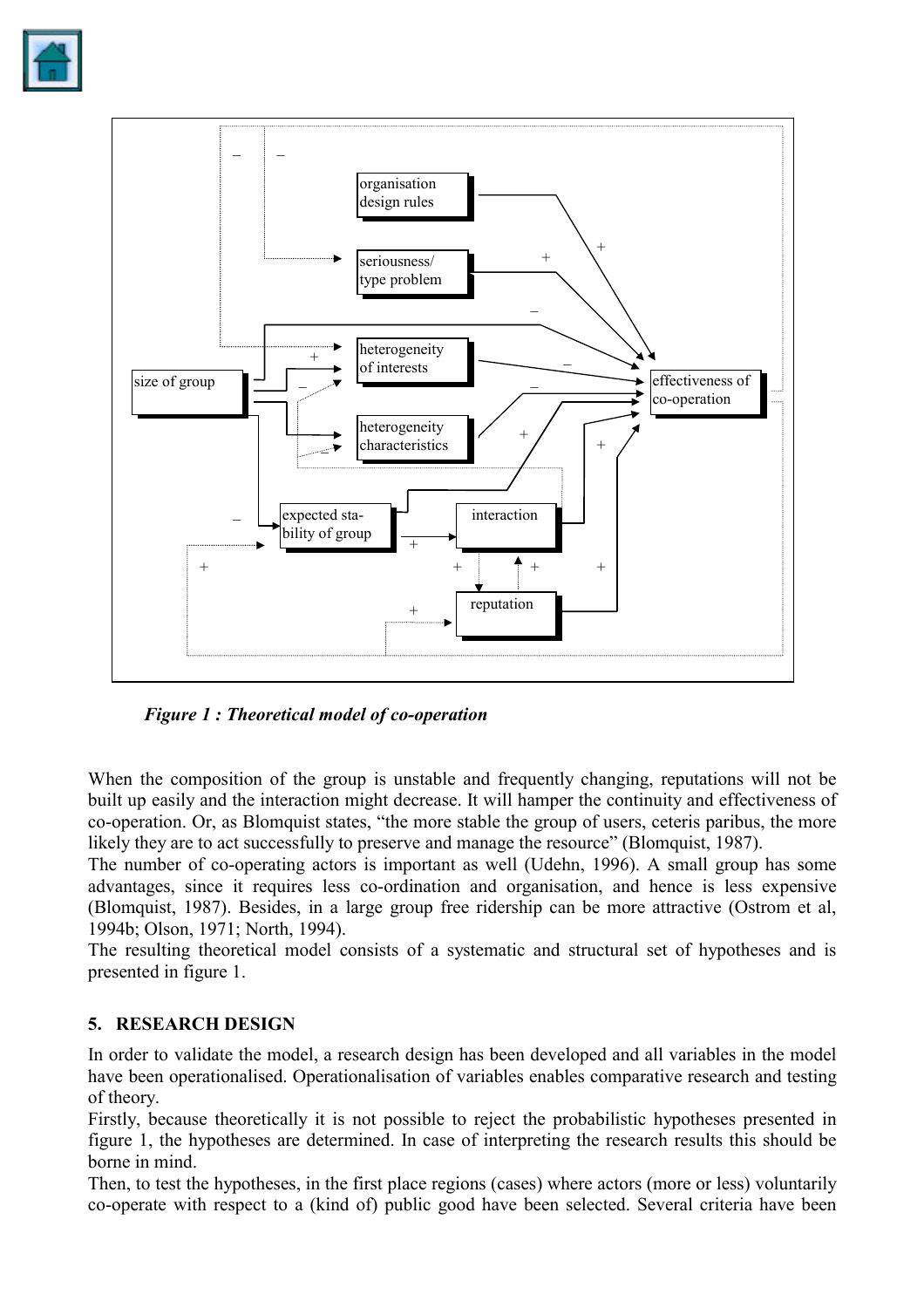

used to select these regions. These regions had to experience comparable problems, had to be of comparable size and structure and had to have a comparable legal context. Using these criteria, influence of environment as an external variable and organisation as an internal variable could be considered equal. Three Dutch regions met the criteria (the regions of Twente, Arnhem-Nijmegen and Eindhoven). Hence, a minimum variation of cases has been chosen. The cases were comparable and belonged to the domain of the theoretical model.

After selecting the cases, in each region a variety of research methods has been used. (Literature and documents have been studied, a survey has been conducted and more in-depth interviews have been carried out.)

As stated before, environment and organisation have been excluded from the validation study upon the assumption that conditions were similar. Accordingly, these variables have not been operationalised. As an example of the way variables have been operationalised, the operationalisation of the variable "reputation" will be explained.

The variable "reputation" has to do with the reliability and predictability of (behavior of) (representatives of) actors. Reputation can not just be found in written sources. To gain insight into the reputation of actors interviews or surveys are useful. With respect to this survey items/theses have been constructed. Respondents had to indicate to what extent (0% -100%) they could agree with it. Items/theses were :

- 1. The other organisations are reliable (will not trick us).
- 2. In negotiations and discussions the other organisations are honest, frank and sincere.
- 3. The other organisations fulfil given promises properly.
- 4. The other organisations do not trust us nor each other and demand every agreement and promise to be put down in black and white.
- 5. The other organisations seem to forget certain verbal agreements wittingly.
- 6. Mutual confidence between the co-operating organisations is present.
- 7. Information the other organisations give is reliable.
- 8. The other organisations withhold information.
- 9. In case they will profit more, the other organisations deviate from made agreements and the common plan without consultation.

The degree to which respondents agree with the items has been used to determine the value of reputation. The weight of all items is equal.

$$
R_i = 1 - \sum_{k=1}^9 w_k X_{ik}
$$

 $R_i$  = mean reputation as perceived by respondent i, and

 $X_{ik}$  = the in quantitative units converted score of respondent I at item k; the index k refers to the numbers between brackets (see the items above).

The parameters  $w_k$  represent weights, chosen in such a way that the domain of *R* is equal to the interval [0,1]. The smaller the found value (the closer to 0), the better the mean reputation of the concerned participants. The higher the value, the worse the reputation.

The other variables have been operationalised likewise. The dependent variable effectiveness of cooperation has been defined in a number of ways. Four indicators have been constructed : satisfaction of actors, performance gap, expected implementation of proposed measures, and a weighted combination of all these.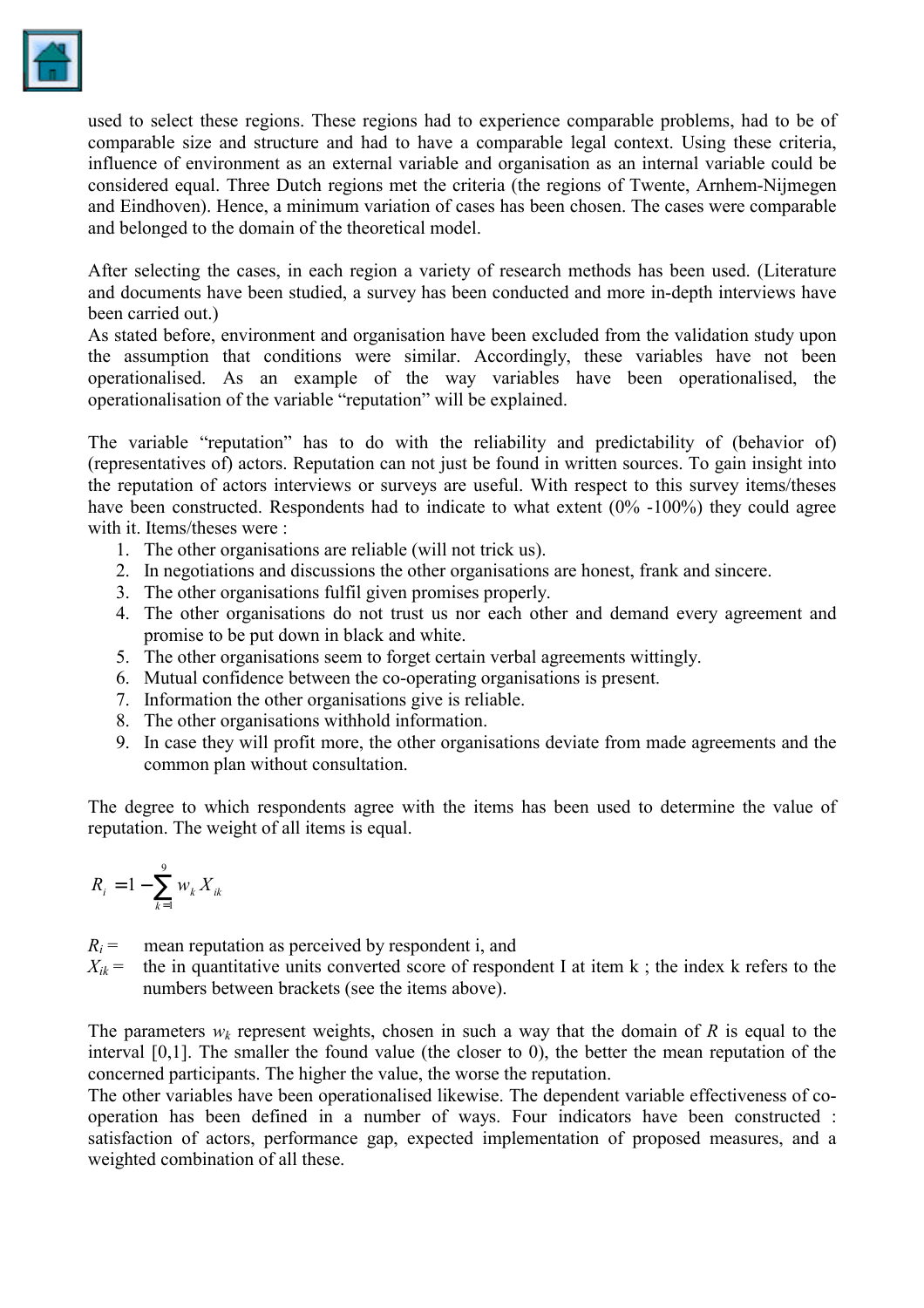

A questionnaire, counting 101 items and questions, was the result of the operationalisation and has been spread among 83 municipalities (being all the municipalities belonging to the three regions). The non-response (17 %) was spread proportional. No reason was found to assume that the nonresponse could influence the results significantly.

## **6. VALIDATION AND FINDINGS**

The model and its underlying hypotheses have been tested using multiple regression analysis. The more the theoretical model fits the empirical data, the better the model-fit. To value the model-fit a distinction has been made between the global fit and internal fit. Global fit concerns a validation of the model as a whole. Internal fit concerns a validation of the internal (causal) structure. To test the internal fit of the model, the hypotheses were tested (one-sided). (For a more extensive overview of the research see Witbreuk, 2000)



*Figure 2 : Testing of the model : conclusions* 

Figure 2 presents the conclusions that could be drawn with regard to the theoretical model. It can be concluded that the theoretical model and the empirical data fit each other quite well.

From the findings it can be concluded that a "tragedy of the commons" can be prevented. A number of variables can be pointed out that have a positive impact on the effectiveness of co-operation. Consequently, there are opportunities for increasing the probability of an effective co-operation in regional transport policy formulation and implementation. On the other hand, empirical results showed that some variables appeared not to have the impact on effectiveness of co-operation that according to the theory was assigned to them.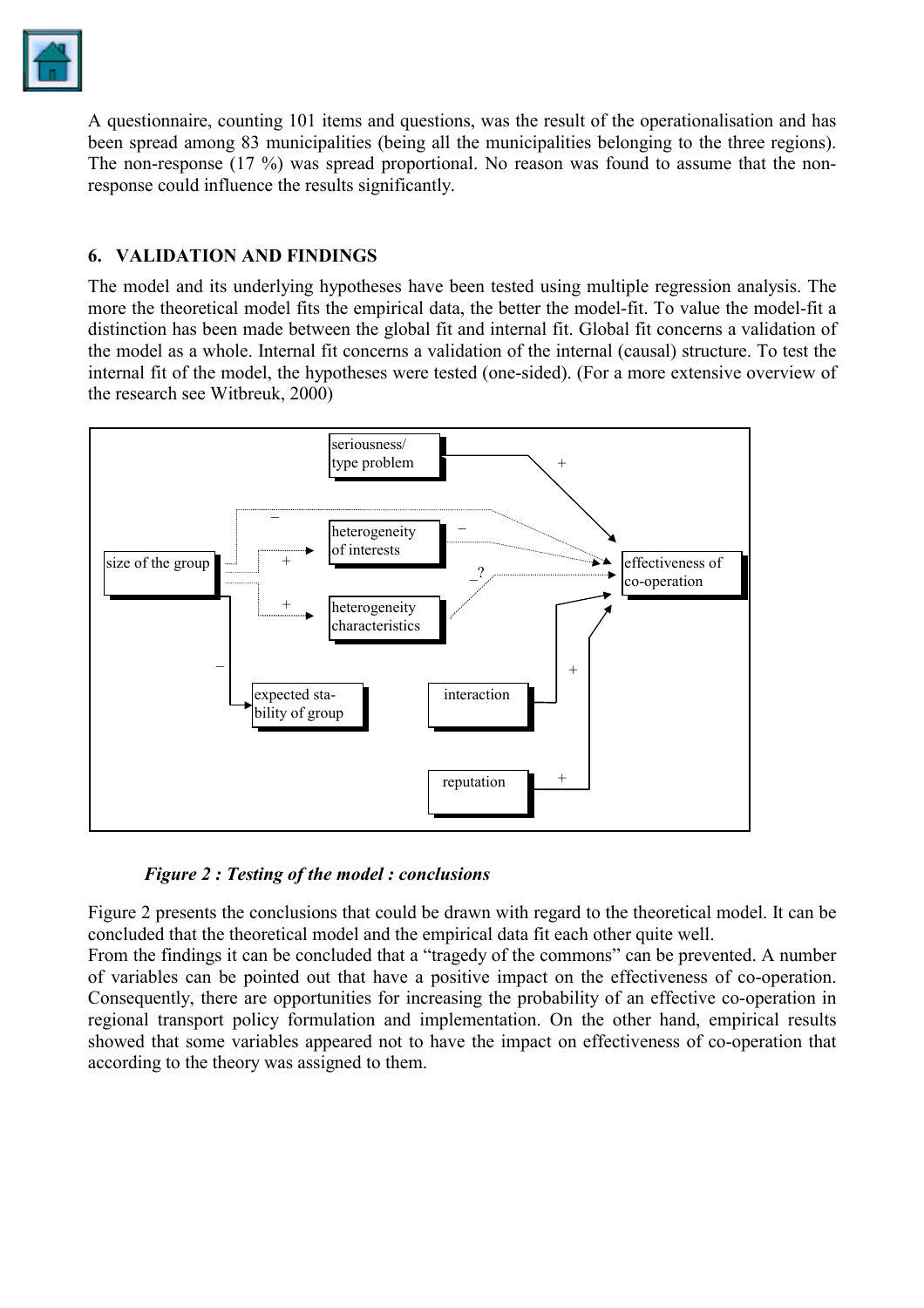

### **7. CASE STUDY: THE NETHERLANDS**

#### **7.1 Developments in the Netherlands**

Because mobility led to both environmental and accessibility problems in the Netherlands, the Dutch government concluded that the transport policy should be changed to reduce the (growth of) car mobility. To maintain or even improve the environment and accessibility (of the main ports and inner cities) several measures were proposed by the government. Push-measures like price policy and parking policy should reduce the (growth of) car mobility. Pull-measures like the improvement of public transport and bicycle facilities should increase the use of public transport and bicycle.

However, the government realised that problems differed in kind and degree between regions. Therefore, transport policy should differ between regions (although the main aims were alike). The regional scale was according to the government the scale at which transport flows showed a functional coherence. It therefore seemed appropriate to formulate and implement the transport policy on a regional level. However, a regional authority did not exist. The administrative structure in the Netherlands consisted of three levels (state, provinces and municipalities), but not a regional one. Although in some cases it could be argued that the area of a province was equal to the area of a defined region, in most cases the area of a region did not cover the area of the province. Consequently, it could be stated that a regional level, a level between provinces and municipalities, did not exist. This problem was recognised and a discussion was initiated. The government concluded that the tasks and competencies with regard to transport policy were dispersed among the administrative levels. This was impairing an effective and coherent policy. To realise a more coherent approach and a more integral policy a reorganisation of the administrative structure seemed indispensable.

In 1990/1991 the government launched incentives to create new (public) regional transport authorities (transport regions). These transport regions should facilitate the implementation of a more integral policy and a more collective approach of the problems. A transport region was a geographical area. It was a functional coherent area and potentially administrative coherent (Ministerie van Verkeer en Waterstaat, 1991). A transport region was defined as a form of (regional) co-operation between municipalities, tuning their policy with other administrative levels and with public transport firms (and other private parties). This co-operation should develop into a new administrative level (the regional authority) with its own tasks, competencies and financial means. These regional authorities should manage the (regional) transport systems. From 1992/1993, in all parts of the Netherlands municipalities started to co-operate at a regional level, although regions differed considerably in the development of their co-operation. In 1993, approximately 30 transport regions were realized. The central government stimulated these developments by rewarding successful co-operation.

However, the elections of 1994 caused a political change. The new government stopped the process of regionalisation in the more peripheral regions and allowed only 7 (of the former 30) regions to continue. According to the new government, a simple reshuffling of the financial means, competencies and tasks should suffice. A new law (Kaderwet) was introduced. This law was the framework for the 7 urban regions. Among these 7 regions were the regions of Twente, Arnhem-Nijmegen and Eindhoven (see paragraph 5), three regions located not in the Randstad (the western part of the Netherlands that includes Amsterdam, Rotterdam and the Hague), but in the eastern and southern part of the Netherlands. During time, however, even these 7 (more urban) regions became increasingly uncertain about their future. The government decided that the Kaderwet was only temporary, ending in 2004. This decision resulted in discussions within the regions about the desirability of their co-operation. The region of Twente, one of the studied regions, asked the government to the possibility of having the Kaderwet being no longer applicable to Twente in 2000 or 2001. The municipalities co-operating in the region of Twente were tired of putting energy in the co-operation and at the same time being very uncertain about their future. Within this respect it may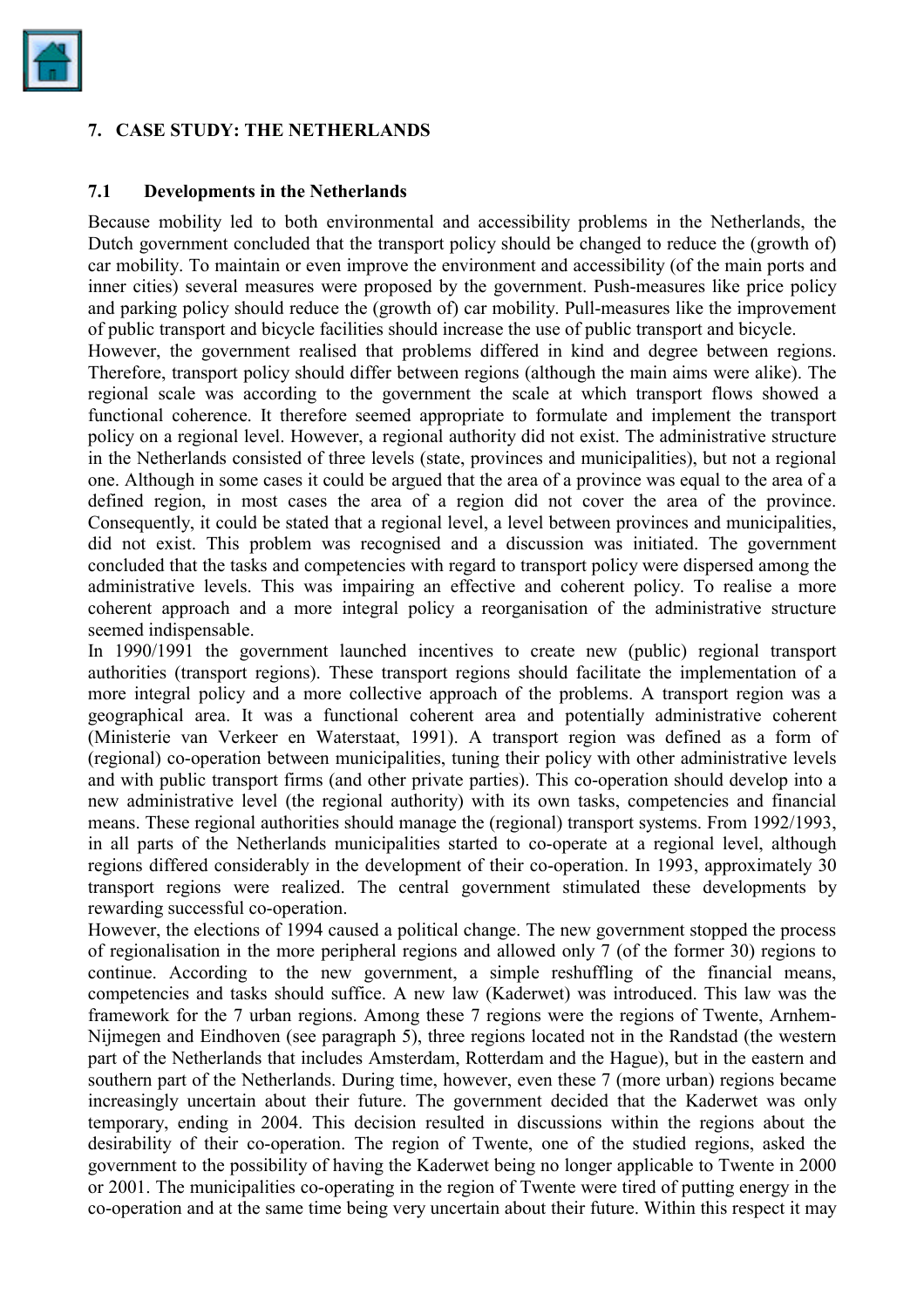

be mentioned that a same process of regionalisation in Twente during the period of 1970-1980 resulted in lots of frustration in Twente and nothing being changed as well.

Nevertheless, even in the system where the present administrative structure remains unchanged and the problem "of the inadequate administrative structure" will be solved by a reshuffling of competencies, tasks and financial means, co-operation will remain an essential condition for the attainment of the aims of the policy. Without co-operation, the accessibility and the environmental condition will not be maintained or improved. This has been concluded by the government itself as well. On the other hand, however, rewards for successful co-operation were in the meantime (beginning 1996) abandoned. The central government changed its policy of rewarding successful co-operation and distributed financial means to the lower administrative levels more or less independent of their successes.

### **7.2 Analysis**

From a fiscal federalist point of view some remarkable developments can be mentioned. At first, in the Netherlands the changing circumstances were noticed. It was observed that transport flows were changing (growing) and that mobility did not stick to the borders of a municipality or a province. Government concluded that transport flows did have a functional coherence at a regional level, a level at which an administrative organisation did not exist. To deal with the transport problems, from a fiscal federalist point of view a regional approach seemed appropriate. A local approach would not succeed. This can be illustrated by the fact that municipalities do have competencies with respect to parking policy, a potentially effective tool. However, municipalities are not willing to use parking policy because of a fear of losing customers at the benefit of other inner cities (spatial external effects of a measure). In this case a regional policy may be an attractive and effective option. Parking policy would be more effective if it would be formulated and implemented at a regional level.

From a fiscal federalist point of view the Dutch intent to realise regions was justified. To internalise the spatial external effects and to meet regional needs tasks and competencies should be at a regional level. To realise this the intent of the government to decentralise some tasks and competencies to the region and to have some local tasks and competencies be centralised can be justified.

The following developments in the Netherlands make clear that although economic arguments may be used to defend some choices, political opinion is more important. Although the situation did not change, regionalisation was more or less abandoned. From a fiscal federalist point of view the conclusion may be drawn that, the other two options not being chosen in the Netherlands, voluntary co-operation between the Dutch municipalities has to be the panacea. Besides, lessons from the past taught that without co-operation transport policy was not very successful. Therefore, it would be interesting to know whether co-operation will lead to a more effective co-operation with respect to transport policy, and to study the key factors within the process of co-operation.

### **8. INCREASING EFFECTIVENESS**

Based on the findings of the research some recommendations are given to enhance the probability of an effective co-operation.

In the first place, a continuing interaction is a necessary (but not a sufficient) condition for the development and effectiveness of co-operation. A continuing interaction implies that the future is important and will encourage actors to deal with one another carefully and honestly. Absence of communication (a form of interaction) will impair co-operation. The more frequent, regular and direct the interaction between actors and the lesser the one-sidedness of the contacts, the better the perspectives of an effective co-operation. Hence, it can be recommended to invest a lot of time and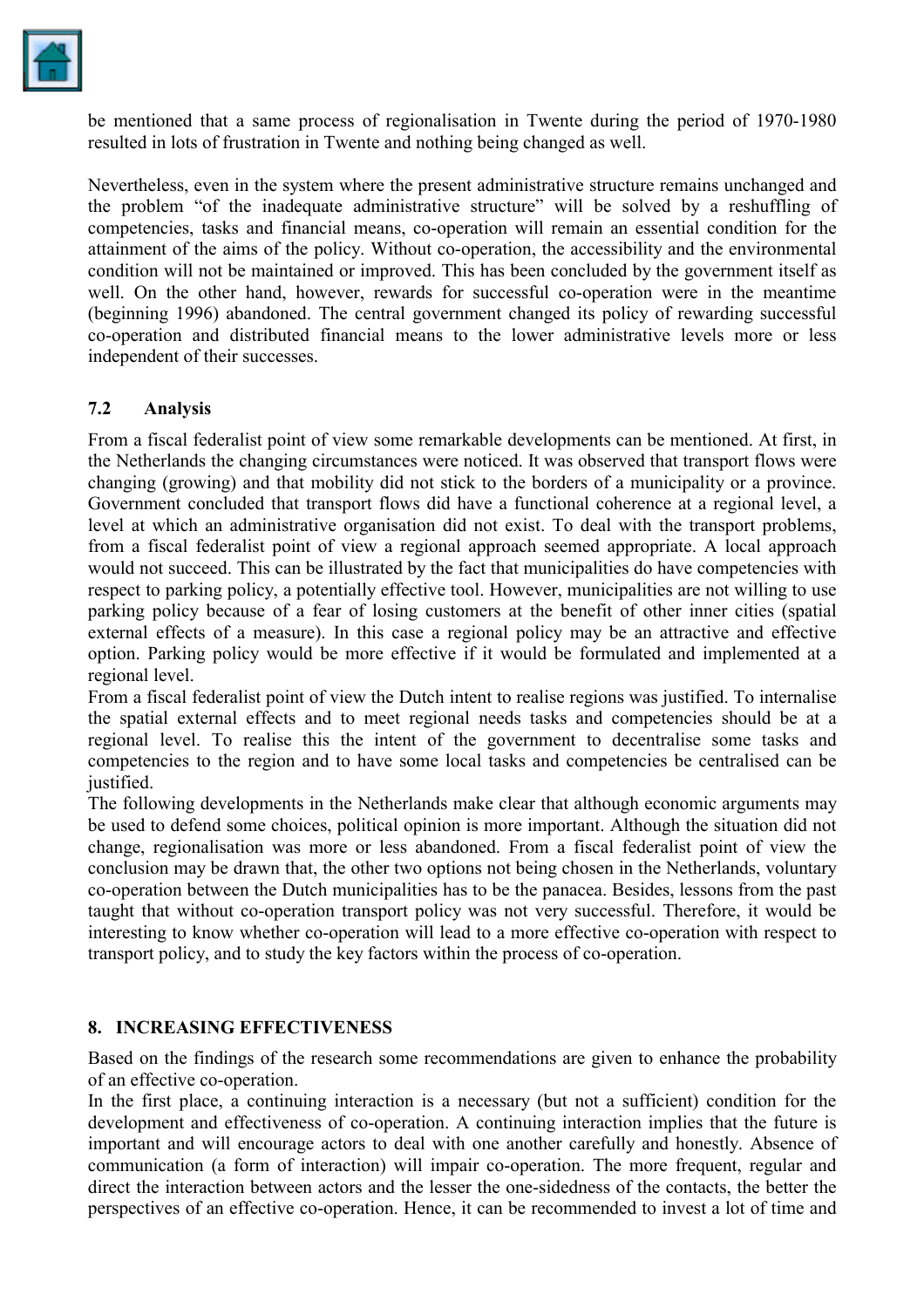

energy in formal and informal contacts with all participants. These contacts have to be as directly, intense and regular as possible.

Secondly, reputation is an important variable as well. When interaction is continuing, reputations will be formed and may be changed. An actor who did not co-operate in the past (or present), will harm itself since other actors will not easily try to co-operate with that actor again in the present (or future). So, it can be recommended to put reputations at stake. To put reputations at stake seems to be an effective means to increase the effectiveness of co-operation.

In the third place, the problem perception of the actors is very important. The effort an actor puts in the development of co-operation is dependent of the way an actor perceives the problem. If an actor does not perceive a situation as a problem, he is likely not to contribute to co-operation furthering management of that particular situation. On the other hand, if he does perceive the situation to be a problem-situation, the solvability and perceived urgency of the problem are important. When the problem is considered solvable and when co-operation is considered to be an effective means, then the more urgent a problem is according to the actor, the more intense he will try to solve the problem. Consequently, the more urgent the problem, the more likely co-operation is to develop. It can be stated that a lot of interaction (contacts, communication) between the actors may create a common problem perception. Hence, implementation of the recommendation to invest a lot of time and energy in contacts will have positive effects with respect to the variable "problem" as well. Besides, a good exchange of information between the participants may be recommended. In case of problem-situations, these actions will contribute to a perception of situations as problematic. Besides, they will result in a good insight into the urgency of the problem and in the usefulness of co-operation as a means. Hence, implementation of these actions/recommendations will contribute to the effectiveness of co-operation.

In the Netherlands, and in other western countries as well, with respect to this variable some problems arise. Although in the more urban Dutch regions, the municipalities do have a common goal with respect to transport policy (the improvement of accessibility and livability/safety) since their transport networks are congested and their environment is affected, within regions differences are present. Although their transport flows are related and their situation is an interdependent one, municipalities located in the more peripheral areas of the studied regions do not identify their situation as problematic. Consequently, they are not really motivated to take measures which should help the more central and urban municipalities. And as long as municipalities do not identify their situation as problematic or do not expect problems on the short term, they will not co-operate the way other municipalities would like to. It is expected that in the Netherlands problems will continue to grow and that in the regions not yet confronted with serious problems prevention will hardly be pursued. Besides, in the regions where problems are already evident, the intentions of the central municipalities are impaired by the reluctant behaviour of more peripheral municipalities.

### **9. SUMMARIZING EPILOGUE**

It is concluded that fiscal federalism can be used to study the administrative structure of a country and developments in this structure. Besides, it can be used to recommend changes in the administrative structure. Maybe unfortunately, fiscal federalist insights are not being used as they could have been in the political discussions with regard to transport policy and administrative changes. Other forces (politicians) do influence the administrative structure of a country as well. This might result in a structure that is not appropriate to overcome changing circumstances. Fiscal federalism offers a way out: co-operation. Unfortunately, co-operation as a less formal institution is not that easy to realise. Research results show that several variables do influence co-operation and its chances for success. Interaction between actors, reputations and problem perception and urgency of the problem are important variables.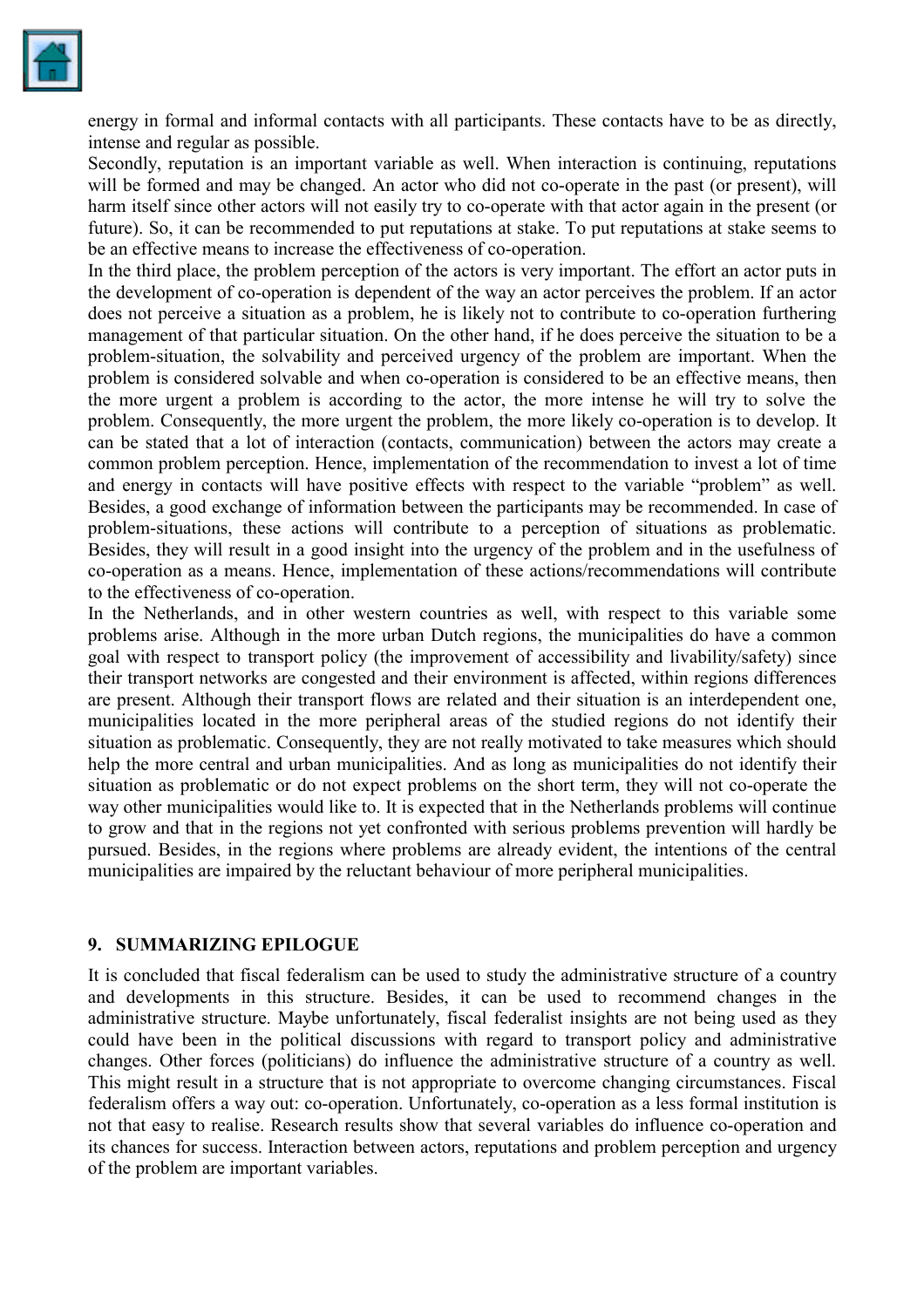

With respect to mobility problems it is concluded that the regional transport network is considered to be a kind of public good. The presented model offers a guideline in its management. Increasing the chances for effective co-operation between administrative organisations (municipalities/ communities) offers opportunities to reduce the (growth of) car mobility and its negative effects.

#### **REFERENCES**

- Alter, C. and J. Hage (1993), *Organizations working together*, Newbury Park/London/New Delhi, Sage Publications.
- Argyle, M. (1993), *Cooperation : the basis of sociability*, London/New York, Routledge.
- Blomquist, W. (1987), *Getting out of the commons trap : variables, process, and results in four groundwater basins*, Bloomington, Indiana.
- Button, K.J. (1993), *Transport economics*, Aldershot/Brookfield, Edward Elgar Publishing Limited.
- Chisholm, D. (1989), *Coordination without hierarchy : informal structures in multiorganizational systems*, Berkeley/Los Angeles/Oxford, University of California Press.
- Colman, A.M. (1982), *Game theory and experimental games : the study of strategic interaction*, Oxford/New York/Toronto/Sydney/Paris/Frankfurt, Pergamon Press.
- Denters, S.A.H., H.A.P. van Aart, M.W.M.A. de Groot, H.S. Halbersma and H.M. de Jong (1996), *Twente bestuurt : een evaluatie van de kaderwet bestuur in verandering*, Enschede, Universiteit Twente.
- Gardner, R., E. Ostrom and J. Walker (1990), The nature of common-pool resource problems, in : *Rationality and Society*, vol. 2, nr. 3, pp. 335-358.
- Hardin, R. (1982), *Collective action*, Baltimore, The John Hopkins University Press.
- King, D.N. (1984), *Fiscal Tiers : The economics of multi-level government*, London/Boston/Sydney, George Allen & Unwin.
- Ministerie van Verkeer en Waterstaat (1991), *Vervoerregio's : van oriëntatie naar uitvoering*, Den Haag.
- North, D.C. (1994), Economic performance through time, in : *The American Economic Review*, vol. 84, nr. 3.
- Oakerson, R.J. (1981), Erosion of public goods : the case of coal-haul roads in eastern Kentucky, in : *Research in Public Policy Analysis and management*, vol. 2, pp. 73-102.
- Oakerson, R.J. (1987), Local public economies : provision, production and governance, in : *Intergovernmental Perspective*, pp. 20-25.
- Oakerson, R.J. and R.B. Parks (1989), Local government constitutions : a different view of metropolitan governance, in : *American Review of Public Administration*, vol. 19, nr. 4, pp. 279- 294.
- Oakerson, R.J. (1992), Analyzing the commons : a framework, in : Bromley, D.W. (ed.), *Making the commons work : theory, practice, and policy*, San Francisco, Institute for Contemporary Studies Press, pp. 41-59.
- Oates, W.E. (1991), *Studies in fiscal federalism*, Hants/Brookfield Vermont, Edward Elgar Publishing Limited.
- Olson, M. (1971), *The logic of collective action; public goods and the theory of groups*, Cambridge/London, Harvard University Press.
- Ostrom, E. (1990), *Governing the commons; the evolution of institutions for collective action*, Cambridge/New York/Melbourne, Cambridge University Press.
- Ostrom, E. (1992), Community and the endogenous solution of commons problems, in : *Journal of Theoretical Politics*, nr. 4 (3), pp. 343-351.